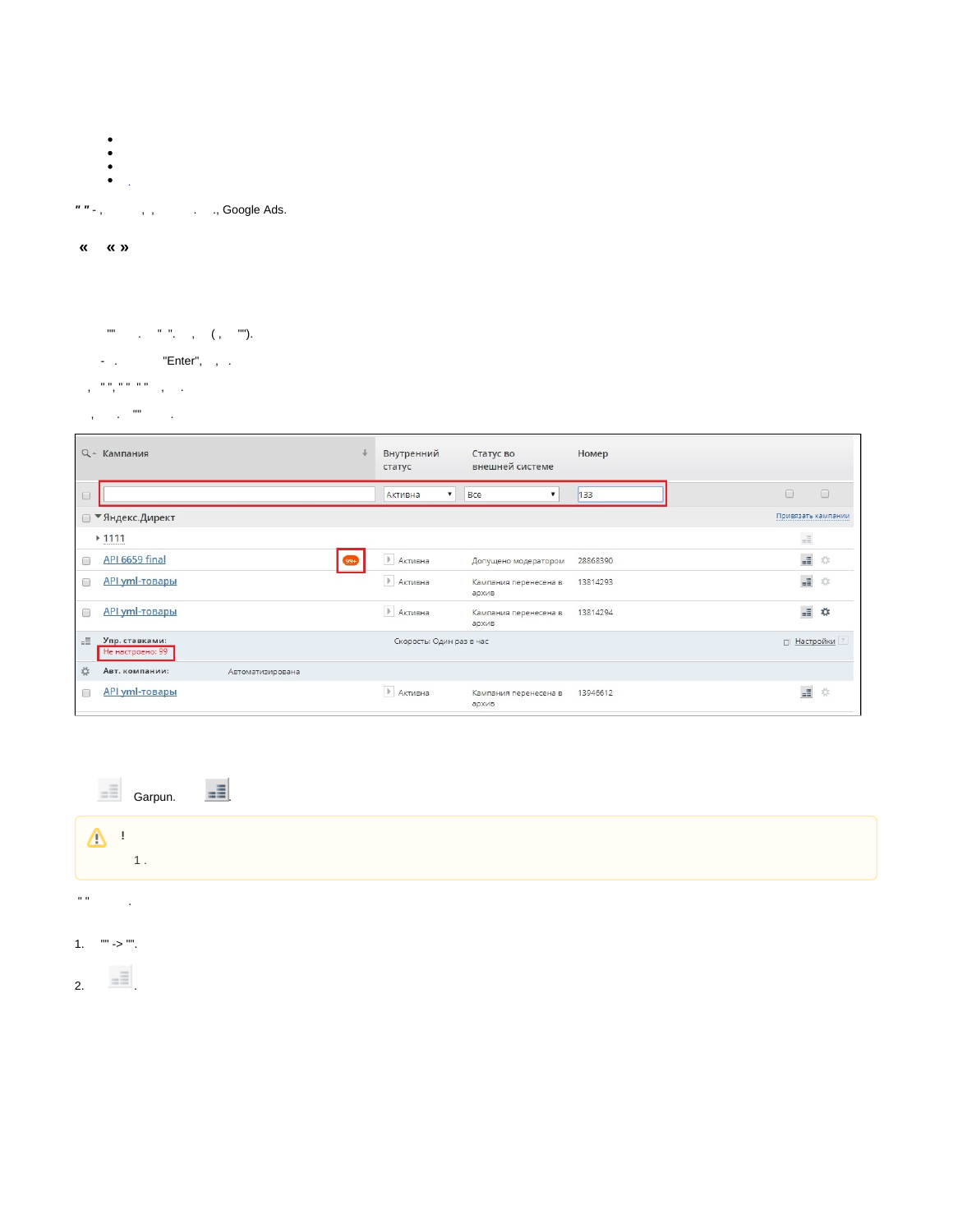| Проекты             |  | ុ<br>СОЗДАТЬ ПРОЕКТ                                                                                                                             |              |   |  |  |  |
|---------------------|--|-------------------------------------------------------------------------------------------------------------------------------------------------|--------------|---|--|--|--|
| $Q - 2$             |  | $\overline{?}$                                                                                                                                  | ?            | ? |  |  |  |
| Alexey              |  | $=\equiv$                                                                                                                                       | P            | ☆ |  |  |  |
| Современная Одежда+ |  | $=\equiv$                                                                                                                                       | $\mathbb F$  | ☆ |  |  |  |
| 1234                |  | $\frac{1}{2}$<br>$\frac{1}{2}$<br>$=$                                                                                                           | $\mathbb{P}$ | ☆ |  |  |  |
| вебинар 02.07       |  | $\equiv$<br>$-100$<br>$\frac{1}{2} \left( \frac{1}{2} \right) \left( \frac{1}{2} \right) \left( \frac{1}{2} \right) \left( \frac{1}{2} \right)$ | $\mathbb{P}$ | ☆ |  |  |  |
| info@101tea.ru      |  | $=$<br><b>COLLEGE</b>                                                                                                                           | P            | ☆ |  |  |  |
| вебинар 18.06       |  | $\equiv$<br>$\frac{1}{2}$<br><b>CONTRACTOR</b>                                                                                                  | P            | 厽 |  |  |  |

## 1.  $\degree$  =>  $\degree$ .

2.  $, \ldots$ 

## $3 \quad \square$

 $\mathcal{L}$ 

| $Q -$<br>Кампания     | Внутренний<br>статус | Статус во<br>внешней системе   | Номер    |                    |
|-----------------------|----------------------|--------------------------------|----------|--------------------|
| $\Box$                | Активна              | Bce<br>▼                       |          | 000                |
| ■ ▼ Яндекс.Директ     |                      |                                |          | Привязать кампании |
| <b>API уml-товары</b> | ▶ Активна            | Допущено модератором           | 13354039 | $\pm$ $\pm$<br>₿   |
| <b>АРІ автомобили</b> | ▶ Активна            | Отклонено модератором 13746140 |          | ٥<br>$=\equiv$     |

 $\overline{\phantom{a}}$ , "", , "Garpun" . . .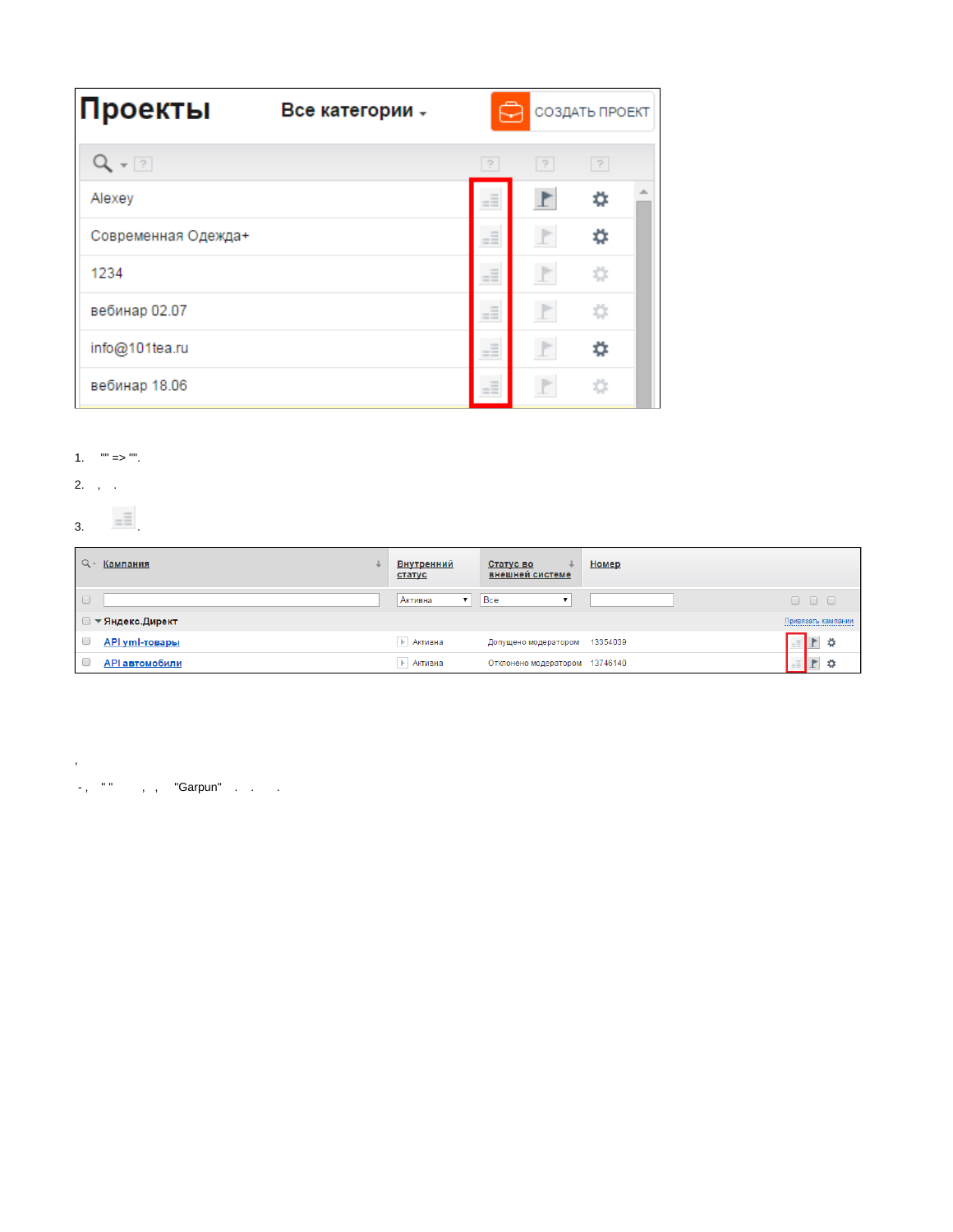|                                |                                        | Настройка управления ставками |   |                                                         |           |
|--------------------------------|----------------------------------------|-------------------------------|---|---------------------------------------------------------|-----------|
|                                |                                        |                               |   | Яндекс.Директ                                           |           |
|                                |                                        |                               |   |                                                         |           |
| Скорость                       |                                        |                               |   |                                                         |           |
| Один раз в час                 |                                        |                               |   |                                                         |           |
| Не задана                      |                                        |                               |   |                                                         |           |
| Один раз в час                 |                                        |                               |   |                                                         |           |
|                                | Каждые 15 минут                        |                               |   |                                                         |           |
|                                | Каждые 10 минут                        |                               |   |                                                         |           |
|                                | Стратегия цены для новых ключевых фраз |                               |   |                                                         |           |
| Не держать                     |                                        |                               |   |                                                         |           |
|                                |                                        |                               |   |                                                         |           |
|                                | □ Изменить рекомендованную ставку      |                               |   |                                                         |           |
| Повысить на                    |                                        | ▼                             | 1 |                                                         |           |
|                                |                                        |                               |   |                                                         |           |
|                                |                                        |                               |   |                                                         |           |
|                                |                                        |                               |   |                                                         | Применить |
|                                |                                        |                               |   | Отмена                                                  |           |
|                                |                                        |                               |   |                                                         |           |
|                                |                                        |                               |   |                                                         |           |
|                                | Настройка управлением ставками         |                               |   |                                                         |           |
| Google Adwords:                |                                        |                               |   |                                                         |           |
|                                |                                        |                               |   |                                                         |           |
| ● Скорость                     |                                        |                               |   |                                                         |           |
|                                |                                        | v                             |   |                                                         |           |
| Google Ads<br>В к Раз в 4 часа | Один раз в час                         |                               |   | тратегия назначения ставок Назначить пакетную стратегию |           |

- $\begin{array}{ccccccccc}\n\mathbf{X} & \mathbf{W}, & & \mathbf{W}, & & \mathbf{W}, & & \mathbf{W}.\n\end{array}$  $\mathcal{L}^{\text{max}}$ 1. ;<br>2. Garpun , ;
	-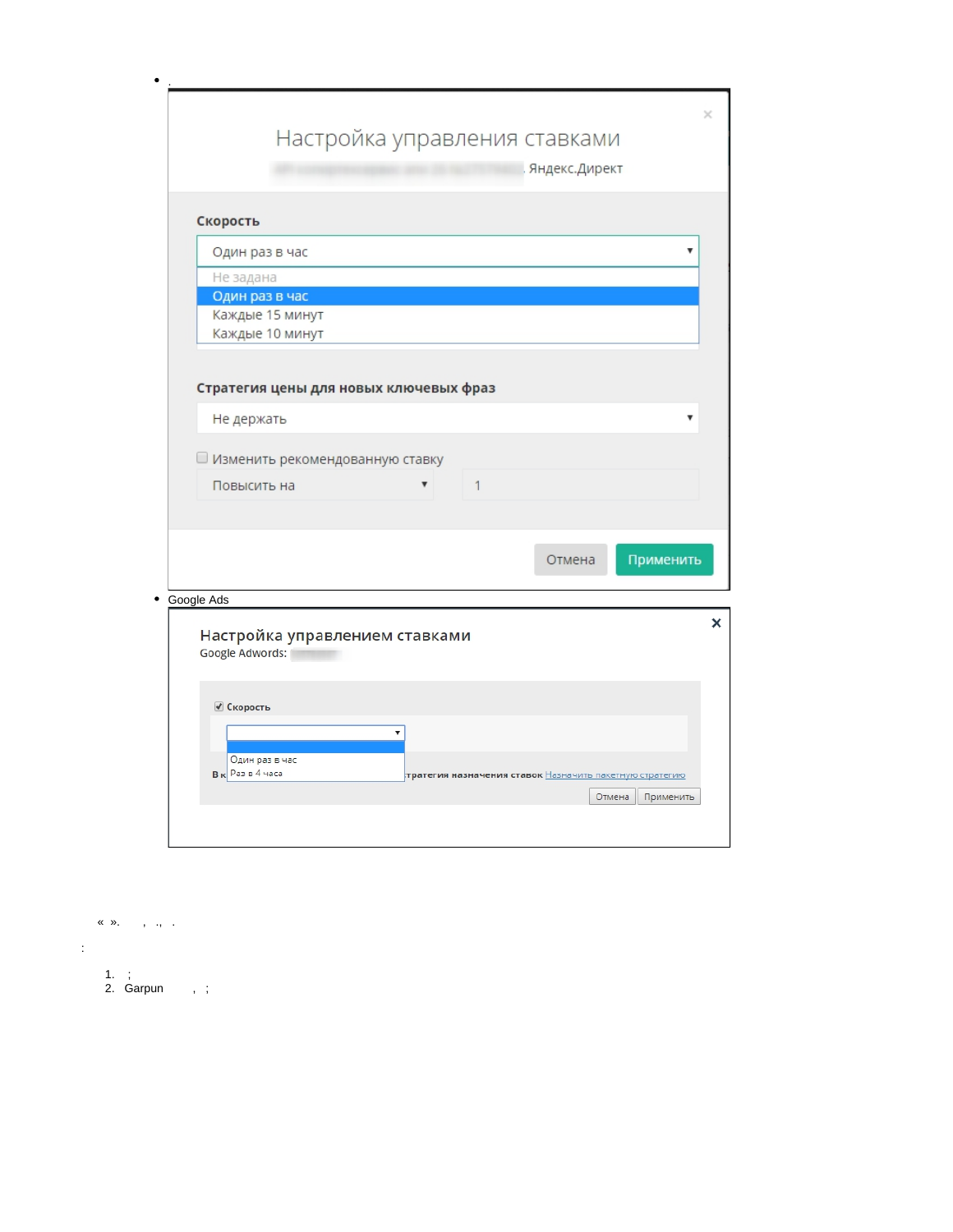|                                        |            | Настройка управления ставками                           |            |        |           | x           |
|----------------------------------------|------------|---------------------------------------------------------|------------|--------|-----------|-------------|
|                                        |            | АРІ товарная душевые гарнитуры №52445715, Яндекс.Директ |            |        |           |             |
| Скорость                               |            |                                                         |            |        |           |             |
| Каждые 10 минут                        |            |                                                         |            |        |           | $\check{ }$ |
| Стратегия цены                         |            |                                                         |            |        |           |             |
| Удержание цены клика                   |            |                                                         |            |        |           | v           |
| Цена<br>удержания                      |            | Максимальная<br>цена                                    |            |        |           |             |
| 20                                     | <b>RUB</b> | 50                                                      | <b>RUB</b> |        |           |             |
| Стратегия цены для новых ключевых фраз |            |                                                         |            |        |           |             |
| Удержание цены клика                   |            |                                                         |            |        |           |             |
| Цена<br>удержания                      |            | Максимальная<br>цена                                    |            |        |           |             |
| 20                                     | <b>RUB</b> | 50                                                      | <b>RUB</b> |        |           |             |
| Изменить рекомендованную ставку        |            |                                                         |            |        |           |             |
| Повысить на                            |            | v                                                       |            | 5      | %         |             |
|                                        |            |                                                         |            |        |           |             |
|                                        |            |                                                         |            | Отмена | Применить |             |

 $\frac{1}{2}$  $Q +$ 2.  $\therefore$ 3. ( ), " ".  $\frac{4}{3}$ 

 $\mathbf{y} = \mathbf{y}$  .

 $\bullet$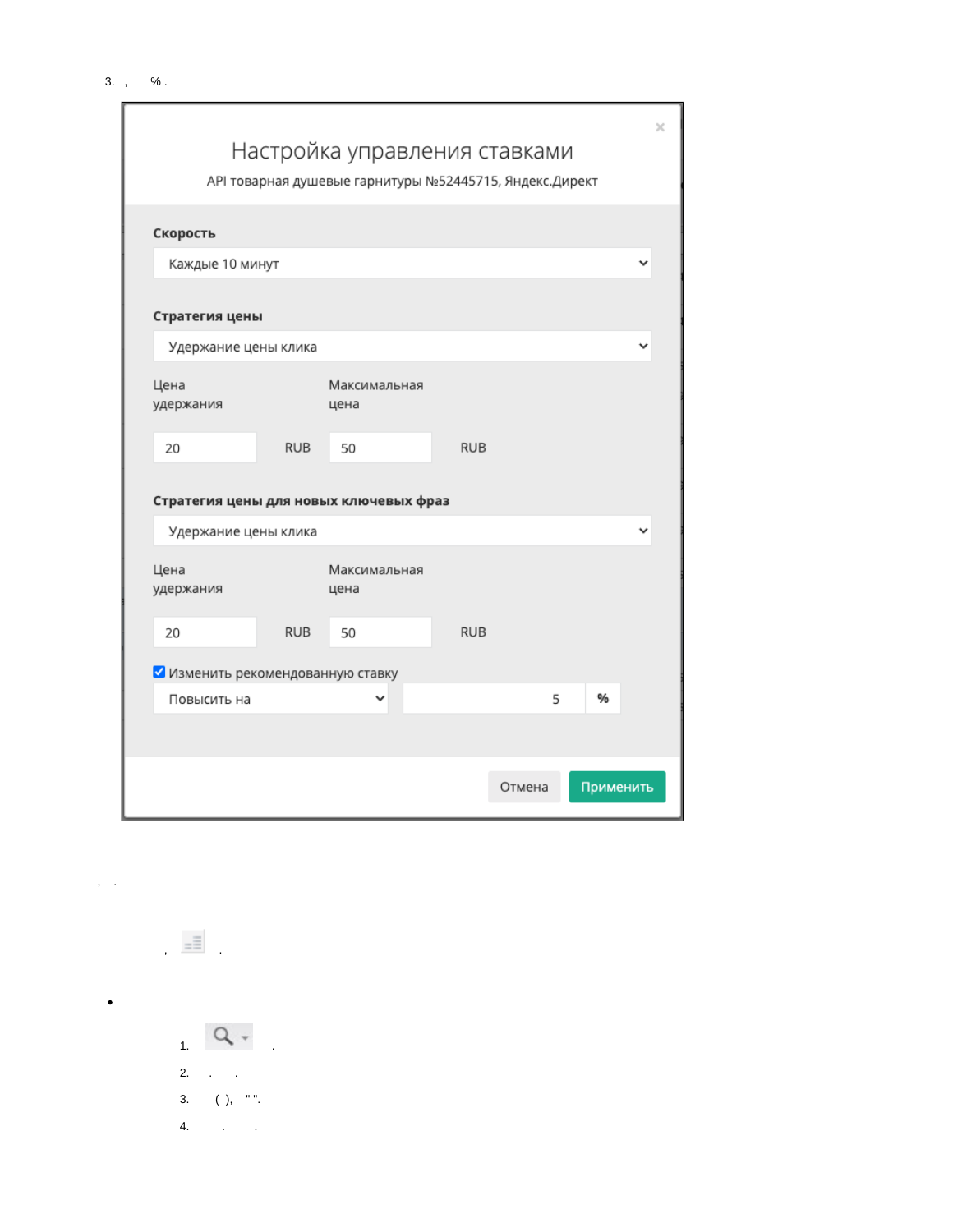| Q - Объявление                                                                   | Статус<br>Фраза<br>объявл. |                                             | Статус фразы | Показы      | Клики       | CTR(%) | Трафик              | Стратегия                  | Цe<br>Текущая |
|----------------------------------------------------------------------------------|----------------------------|---------------------------------------------|--------------|-------------|-------------|--------|---------------------|----------------------------|---------------|
| Ø                                                                                | Активно V                  |                                             | Активно V    |             |             |        | Bce<br>$\checkmark$ | Bce<br>$\check{ }$         |               |
| Отмена<br>Сохранить                                                              |                            |                                             |              |             |             |        |                     | <b>Присвоить стратегию</b> |               |
| 9163279795                                                                       | $\mathbb{P}$               | $\overline{\mathbf{v}}$<br>kludi 6065086 00 |              | $\circ$     | $\mathbf 0$ | 0,00   | He<br>задано        | Удержание цены клика       | 0,00          |
| Душевая гарнитура в наличии - в магазине<br>"Сантехника Тут"                     |                            |                                             |              |             |             |        |                     |                            |               |
| в магазине "Сантехника Тут"                                                      |                            |                                             |              |             |             |        |                     |                            |               |
| Душевая гарнитура Zenta 60650 86 Черный Хром за<br>3200 р. Закажите сегодня!     |                            |                                             |              |             |             |        |                     |                            |               |
| ad.admitad.com/Душевые-гарнитуры                                                 |                            |                                             |              |             |             |        |                     |                            |               |
| Регионы показа: Санкт-Петербург                                                  |                            |                                             |              |             |             |        |                     |                            |               |
|                                                                                  |                            |                                             |              |             |             |        |                     |                            |               |
| 9163279796                                                                       | $\,$ $\,$                  | aquar hsh chr 1653                          |              | $\mathbf 0$ | $\mathbf 0$ | 0,00   | He<br>задано        | Удержание цены клика       | 0,00          |
| Душевая гарнитура в наличии - в магазине<br>"Сантехника Тут"                     |                            |                                             |              |             |             |        |                     |                            |               |
| в магазине "Сантехника Тут"                                                      |                            |                                             |              |             |             |        |                     |                            |               |
| Душевая гарнитура Maze HSH-CHR-1653 круглый<br>Хром за 3828 р. Закажите сегодня! |                            |                                             |              |             |             |        |                     |                            |               |
| ad.admitad.com/Душевые-гарнитуры                                                 |                            |                                             |              |             |             |        |                     |                            |               |
| Регионы показа: Санкт-Петербург                                                  |                            |                                             |              |             |             |        |                     |                            |               |

## 1.  $( )$ , .

 $\bullet$ 

$$
2. \qquad ( ),\quad \text{"".}
$$

 $3.$ 

| Q - Объявление                                                                                                                                                                                                                                                       | Статус<br>объявл. | Фраза                 | Статус фразы | Показы      | Клики       | CTR(%) | Трафик              | Стратегия             | Це<br>Текущая |
|----------------------------------------------------------------------------------------------------------------------------------------------------------------------------------------------------------------------------------------------------------------------|-------------------|-----------------------|--------------|-------------|-------------|--------|---------------------|-----------------------|---------------|
| c                                                                                                                                                                                                                                                                    | Активно V         |                       | Активно V    |             |             |        | Bce<br>$\checkmark$ | Bce<br>$\checkmark$   |               |
| Отмена<br>Сохранить                                                                                                                                                                                                                                                  |                   |                       |              |             |             |        |                     | □ Присвоить стратегию |               |
| □ 9163279795<br>Душевая гарнитура в наличии - в магазине<br>"Сантехника Тут"<br>в магазине "Сантехника Тут"<br>Душевая гарнитура Zenta 60650 86 Черный Хром за<br>3200 р. Закажите сегодня!<br>ad.admitad.com/Душевые-гарнитуры<br>Регионы показа: Санкт-Петербург   | $\mathbb{P}$      | г<br>kludi 6065086 00 |              | $\mathbf 0$ | $\mathbf 0$ | 0,00   | He<br>задано        | Удержание цены клика  | 0,00          |
| 9163279796<br>Душевая гарнитура в наличии - в магазине<br>"Сантехника Тут"<br>в магазине "Сантехника Тут"<br>Душевая гарнитура Maze HSH-CHR-1653 круглый<br>Хром за 3828 р. Закажите сегодня!<br>ad.admitad.com/Душевые-гарнитуры<br>Регионы показа: Санкт-Петербург | $\,$ $\,$         | aquar hsh chr 1653    |              | $\circ$     | $\mathbf 0$ | 0.00   | He<br>задано        | Удержание цены клика  | 0,00          |

 $\left( .\ \right)$ 1. ( ) , . 2. ( ), " ".  $3.$   $\qquad \qquad$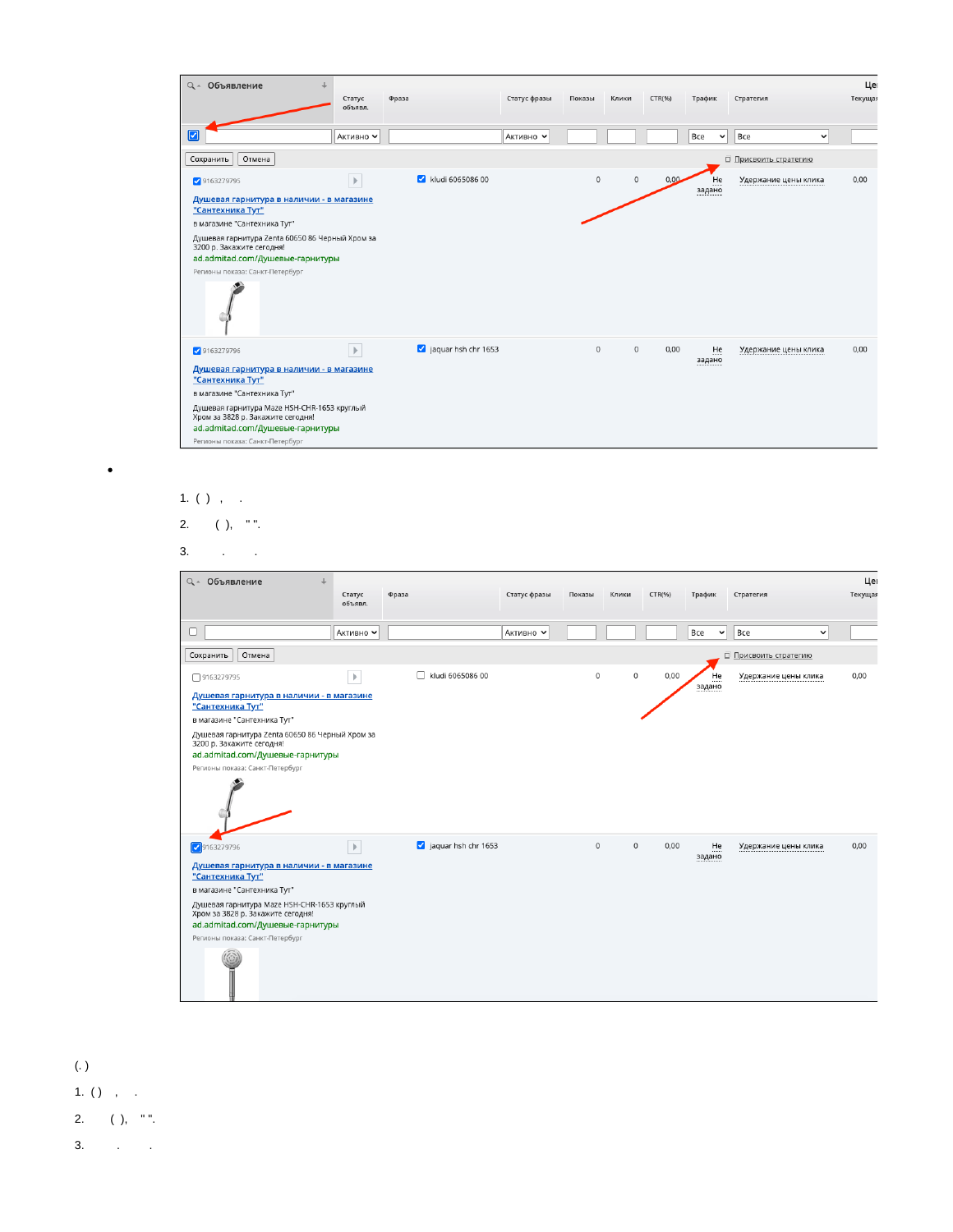## 4.  $\alpha_{\rm{max}}=0.00$

<span id="page-5-0"></span> $\mathcal{L}^{\text{max}}$  and  $\mathcal{L}^{\text{max}}$ 

- $\label{eq:1.1} \mathcal{L}_{\mathcal{A}}=\frac{1}{2}\left(\begin{array}{cc} 0 & 0 & 0 \\ 0 & 0 & 0 \\ 0 & 0 & 0 \end{array}\right)\quad \text{and} \quad \mathcal{L}_{\mathcal{A}}=\frac{1}{2}\left(\begin{array}{cc} 0 & 0 & 0 \\ 0 & 0 & 0 \\ 0 & 0 & 0 \end{array}\right)\quad \text{and}$
- $\bullet$

, ( ) .

| Info<br>$^\copyright$<br>$\sim$                          |
|----------------------------------------------------------|
| $\left\langle \mathbf{1},\cdots,\mathbf{1}\right\rangle$ |
| • $-20$ ;<br>• $-50$ .                                   |
|                                                          |
|                                                          |
|                                                          |
|                                                          |
|                                                          |
|                                                          |
|                                                          |
|                                                          |
|                                                          |
|                                                          |
|                                                          |
|                                                          |
|                                                          |
|                                                          |
|                                                          |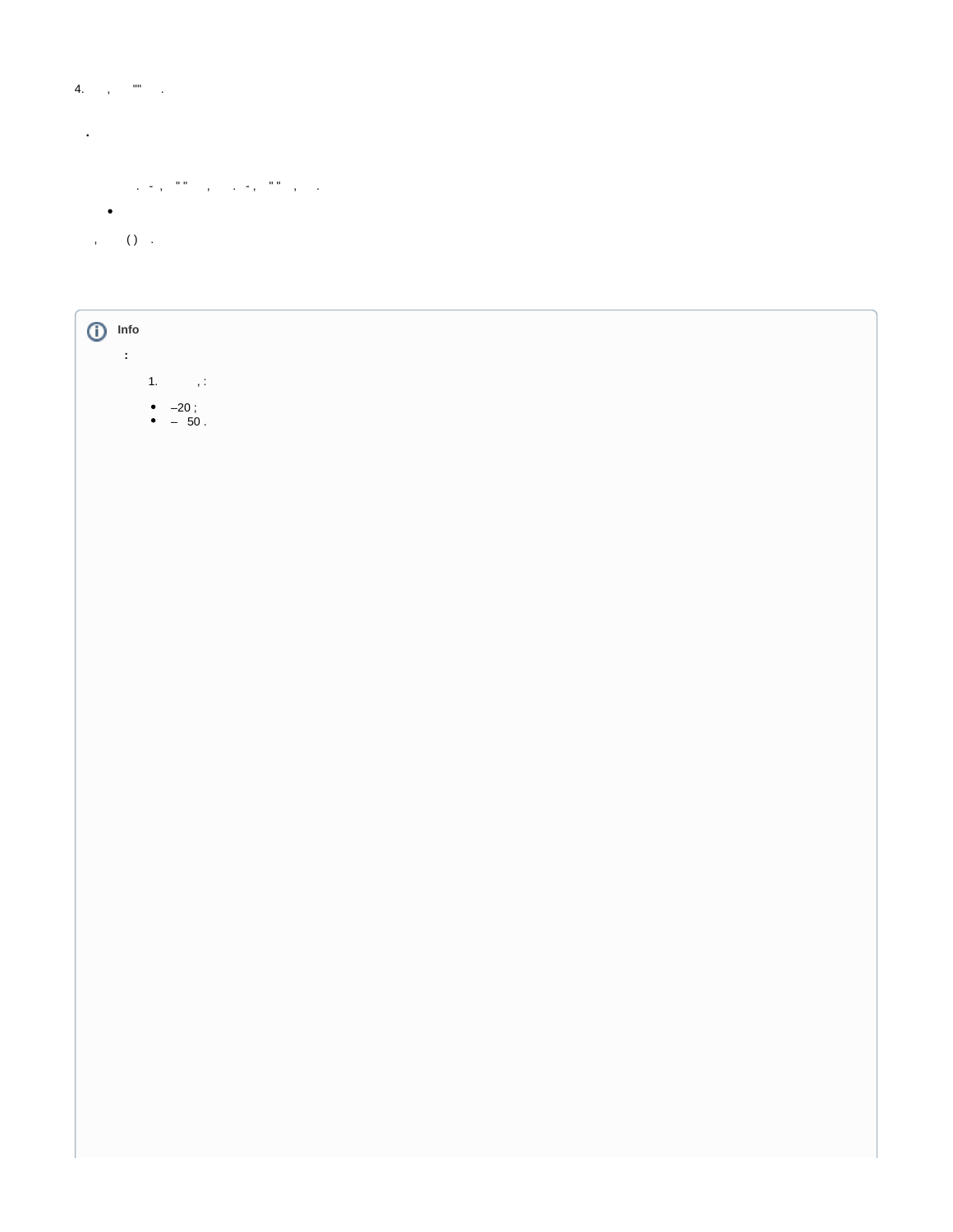| Скорость                                             |            |                      |            |        |           |              |
|------------------------------------------------------|------------|----------------------|------------|--------|-----------|--------------|
| Один раз в час                                       |            |                      |            |        |           | v            |
|                                                      |            |                      |            |        |           |              |
| Стратегия цены                                       |            |                      |            |        |           |              |
| Удержание цены клика                                 |            |                      |            |        |           | ∨            |
| Цена<br>удержания                                    |            | Максимальная<br>цена |            |        |           |              |
| 20                                                   | <b>RUB</b> | 50                   | <b>RUB</b> |        |           |              |
| Стратегия цены для новых ключевых фраз<br>Не держать |            |                      |            |        |           | $\checkmark$ |
| Изменить рекомендованную ставку                      |            |                      |            |        |           |              |
| Повысить на                                          |            | ✓                    |            | 1      | %         |              |
|                                                      |            |                      |            |        |           |              |
|                                                      |            |                      |            | Отмена | Применить |              |
|                                                      |            |                      |            |        |           |              |

 $, \qquad$  . % , .

 $\bullet$ 

 $:$ , 100, 95, 90, 85, 80, 75, 65, 15, 5.

 $\bigoplus$  Info  $\boldsymbol{\dot{z}}$